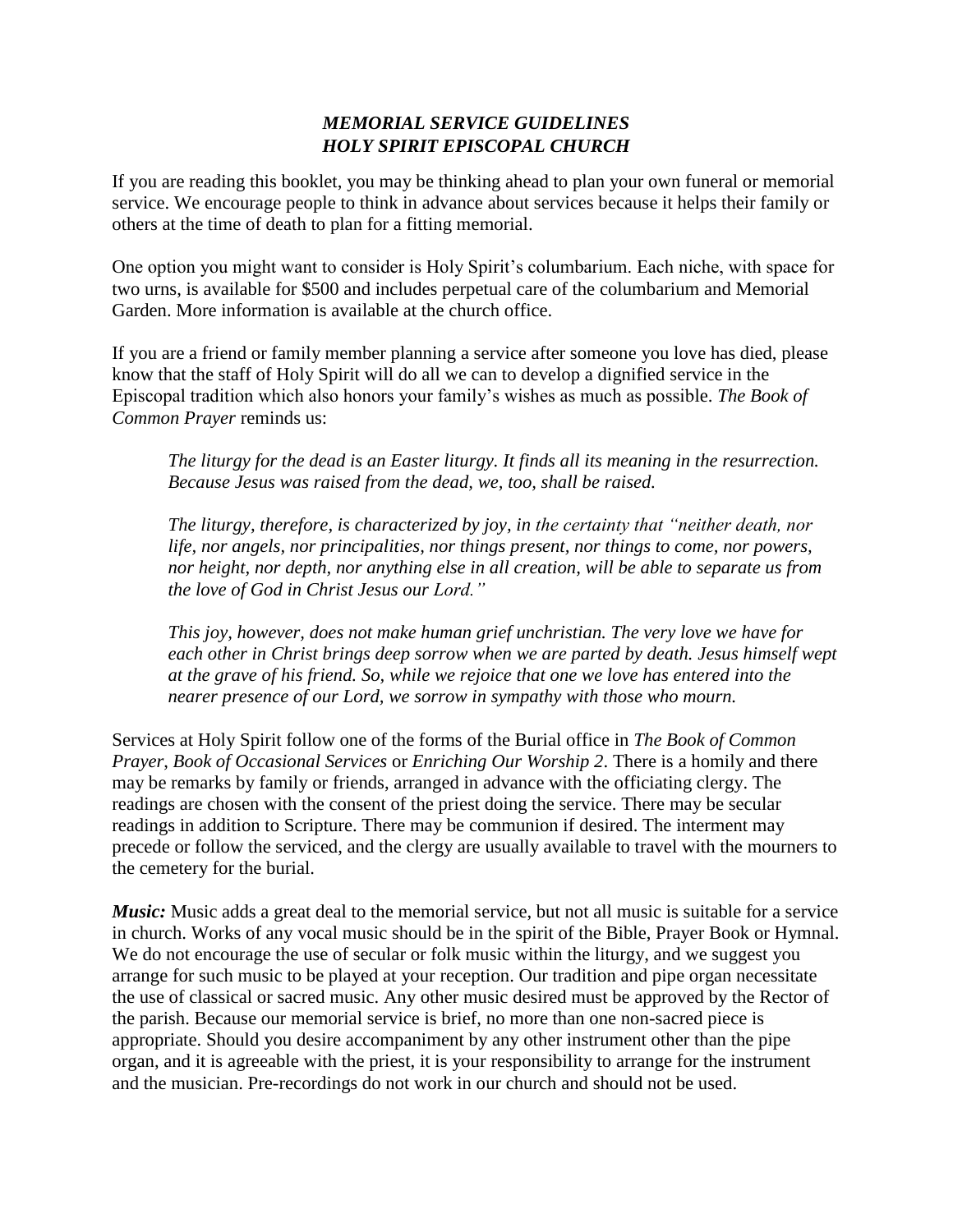*Organist:* As our church organist Dr. Nancy Cooper is the person who normally plays at memorial services. If she is unable to do it, she will engage another organist trained in the use of our organ. As regards classical and sacred music, Dr. Cooper will help you decide what is appropriate. Arrangements must be made with Dr. Cooper for private rehearsal with any vocalist.

*Altar Flowers:* The decision to have altar flowers at the memorial service is optional and up to the discretion of the family members. Altar flowers are not required, but if they are provided, we have a rule that they are to be left in the vases and taken to the sick or shut-in after the service If the family chooses to have altar flowers, they are responsible for making the arrangements for the flowers with the florist of their choice. We have liners that fit into the altar vases. If you choose a florist other than Bitterroot Floral, please have them contact the church regarding pickup of the liners. Flowers need to be delivered to the church at least an hour before the service.

At certain times of the year the church is decorated for the different liturgical seasons. These decorations, for the most part, cannot be removed for the memorial service, and so flowers chosen for the altar should coordinate with the liturgical decorations. Please consult with the church office regarding this.

*Additional Flowers:* Any other flowers delivered to the church in memory of the deceased will be placed on the large table in the parish hall. The family is responsible for their removal after the service.

*Bulletins:* The memorial bulletins are usually supplied by the funeral home and not the church. If the family is not using a funeral home, then a local printer can supply these.

*Ushers:* Depending on the family's request, representatives from the funeral home are sometimes present at the church to hand out bulletins, seat people and oversee the traffic flow. This is not always provided. If the family has friends or family members who wish to perform this function, this is entirely permissible, and the family is then responsible for contacting these individuals. Ushering can also be arranged through the church office, if it is required.

*Memorial Book:* Having a memorial book for guests to sign is optional. If the family chooses to have a book, they need to discuss its placement with the priest because signing the book delays the entry of people into the church. The book can be placed in the back of the church or at the reception (if there is one) following the service. Any appropriate guest book is suitable for this purpose.

*Reception:* The Reception Committee of the church is willing to provide this service for families. The Reception Committee will provide cookies, coffee, tea and punch for receptions.

If the family desires to have additional food, such as fruit or finger sandwiches, the family and their friends or organizations with which they are associated are welcome to provide that food; the Reception Committee will plate the food and put it out for the reception.

If the family desires to have a lunch provided for the reception, the family will make those arrangements with a caterer, and the cost of that lunch will be the family's responsibility.